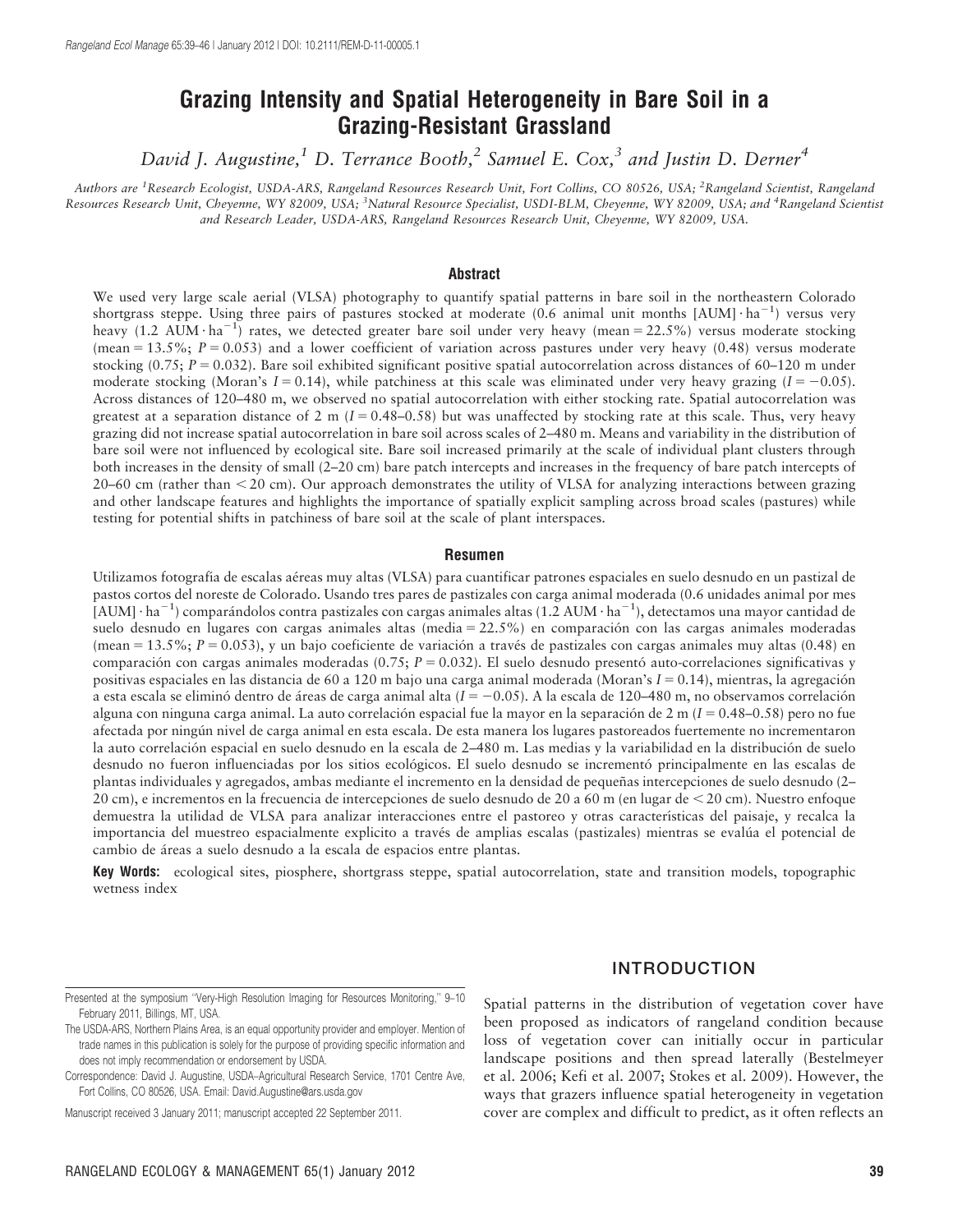interaction between factors influencing animal foraging behavior and the inherent vegetation patterns that would occur in the absence of herbivory (reviewed by Adler et al. 2001). Studies of grazing and vegetation heterogeneity have traditionally been based either on measurements conducted at limited spatial extents (Bakker et al. 1983; Adler and Lauenroth 2000; Augustine and Frank 2001) or on simulation modeling (Weber et al. 1998; Klausmeier 1999; Adler and Hall 2005). Rangeland monitoring has included extensive use of "representative areas," which may not be able to detect the development of bare soil patches until they have become widespread within an area (Interagency Technical Team 1996; Herrick et al. 2005; Watson et al. 2007). Traditionally, remote sensing of rangeland vegetation at broad spatial extents has not provided sufficient resolution at the scale of individual herbaceous plants and their interspaces to assess spatial patterns in herbaceous vegetation cover (Ludwig et al. 2007b). Ground-based sampling can be used to quantify spatial heterogeneity in rangeland vegetation (e.g., Fuhlendorf and Smeins 1999; Rietkerk et al. 2000; Augustine 2003) but often involves substantial labor and travel costs.

More recently, very large scale aerial (VLSA) photography has enabled sampling rangelands at both high resolution (individual plants and interspaces) and broad spatial extents (e.g., pastures, watersheds, or landscapes; Booth and Cox 2008). VLSA photography can quantify bare soil at scales of  $1-10 \text{ m}^2$ , where we may expect aggregration of plant interspaces into larger bare patches to initially occur. The method also allows for assessment of aggregation in bare soil distribution at larger spatial scales (across distances  $\geq 100$  m, up to pastures, watersheds, or landscapes). Measurements from VLSA photographs can be analyzed in relation to factors such as topography, soils, ecological sites, and grazing management practices. Erosion in rangelands can depend on both the extent and the spatial configuration of bare soil, with high rates occurring where bare patches of several square meters or larger are aggregated or connected in lower hillslope positions (e.g., Ludwig et al. 2005, 2007a; Bartley et al. 2006; Urgeghe et al. 2010). In contrast, where bare patches are small  $(< 2 \text{ m}^2)$  and interspersed with vegetated areas, erosional losses may be minimal (Blackburn and Pierson 1994; Ludwig et al. 2007a; Bartley et al. 2010). Thus, key issues in rangeland monitoring and management are 1) detecting the initial development of bare patches at scales important to the site, 2) assessing whether they are aggregated at larger scales, and 3) linking bare patch size and location to grazing management practices, topography, and soils.

Topography and water sources can strongly influence cattle grazing patterns and hence potentially influence patterns of vegetation cover. Plant production is often suppressed in the immediate vicinity (e.g., within 100 m) of water sources, but spatial patterns at larger distances from water can vary considerably among rangeland ecosystems and stocking rates (Fuhlendorf and Smeins 1999; Adler and Hall 2005; Sasaki et al. 2008). Thus, water locations should be considered as a covariate in assessments of bare soil patterns in rangelands (Pringle and Landsberg 2004). Topography also influences vegetation through its direct influence on moisture availability and indirectly through cattle grazing. The degree to which increased moisture availability and plant production in lowlands may be offset by preferential cattle grazing in these locations can depend on site-specific aspects of both the plant community and grazing management. Topography is thus

The shortgrass steppe in the southwestern portion of North America's Great Plains (Lauenroth et al. 1999) has a long history of research evaluating stocking rate effects on soils, plants, and fauna (Lauenroth and Burke 2008). The shortgrass steppe is more resistant to grazing in terms of plant productivity, plant species composition, and sustained livestock production than most other rangelands worldwide (Bement 1969; Milchunas and Lauenroth 1993; Milchunas et al. 2008). Past studies have contrasted the recommended ''moderate'' stocking rate for this region (0.6 animal unit months  $[{\rm AUM}] \cdot {\rm ha}^{-1}$ ), which removes  $\sim$  40% of the average annual aboveground net primary production (ANPP), with "heavy" stocking (0.9 AUM $\cdot$  ha<sup>-1</sup>), which removes  $\sim 60\%$  of ANPP (reviewed by Milchunas et al. 2008). Although heavy stocking reduces ANPP (Milchunas et al. 1994) and weight gains of individual cattle (Bement 1969; Hart and Ashby 1998), heavy stocking may not lead to long-term loss of vegetation cover or increased bare soil exposure (Milchunas et al. 1989). Rather, the dominant warm-season grasses, blue grama (Bouteloua gracilis [Willd. ex Kunth] Lag. ex Griffiths) and buffalograss (Buchloe dactyloides [Nutt.] Engelm.), are largely resistant to the level of defoliation imposed by heavy stocking rates, resulting in the development of a homogeneous, short-statured, prostrate vegetative growth form often referred to as ''grazing lawns'' (Milchunas and Lauenroth 1989; Milchunas et al. 1989).

Little is known about how higher stocking rates may influence spatial patterns of vegetation cover and bare soil exposure. As grazing intensity increases, bare soil could increase through 1) increased density of small bare patches in plant interspaces and 2) increased size of bare patches as they expand and coalesce. Of particular interest for rangeland management and monitoring is identifying the conditions under which this latter process occurs and the spatial scale of bare patch formation. Our first objective was to determine whether intense grazing can significantly suppress vegetation cover in this grazing-resistant grassland. We conducted three trials comparing very heavy stocking rates (1.2  $AUM \cdot ha^{-1}$ , two times the recommended moderate stocking rate) to paired, moderately stocked pastures (0.6 AUM  $\cdot$  ha $^{-1}$ ) and used VLSA photography to measure the distribution of bare soil in each pair of pastures (Booth and Cox 2008). We predicted that under very heavy grazing, bare soil patch size would increase to a greater degree 1) in the vicinity of water sources and 2) at upper topographic positions that do not receive water inputs from run-on or subsurface water movement. Based on the idea that formation of bare soil patches larger than a square meter may be an important indicator of shifts in vegetation condition, we tested for spatial autocorrelation in bare soil across distances of 2–480 m and evaluated the degree to which soils, topography, and distance to water contribute to patterns in the distribution of bare soil under very heavy versus moderate stocking rates.

## METHODS

## Study Area

The Central Plains Experimental Range is located 40 km northeast of Fort Collins, Colorado (lat  $40^{\circ}49'N$ , long  $107^{\circ}47'W$ ), in the northern portion of the shortgrass steppe (Lauenroth and Burke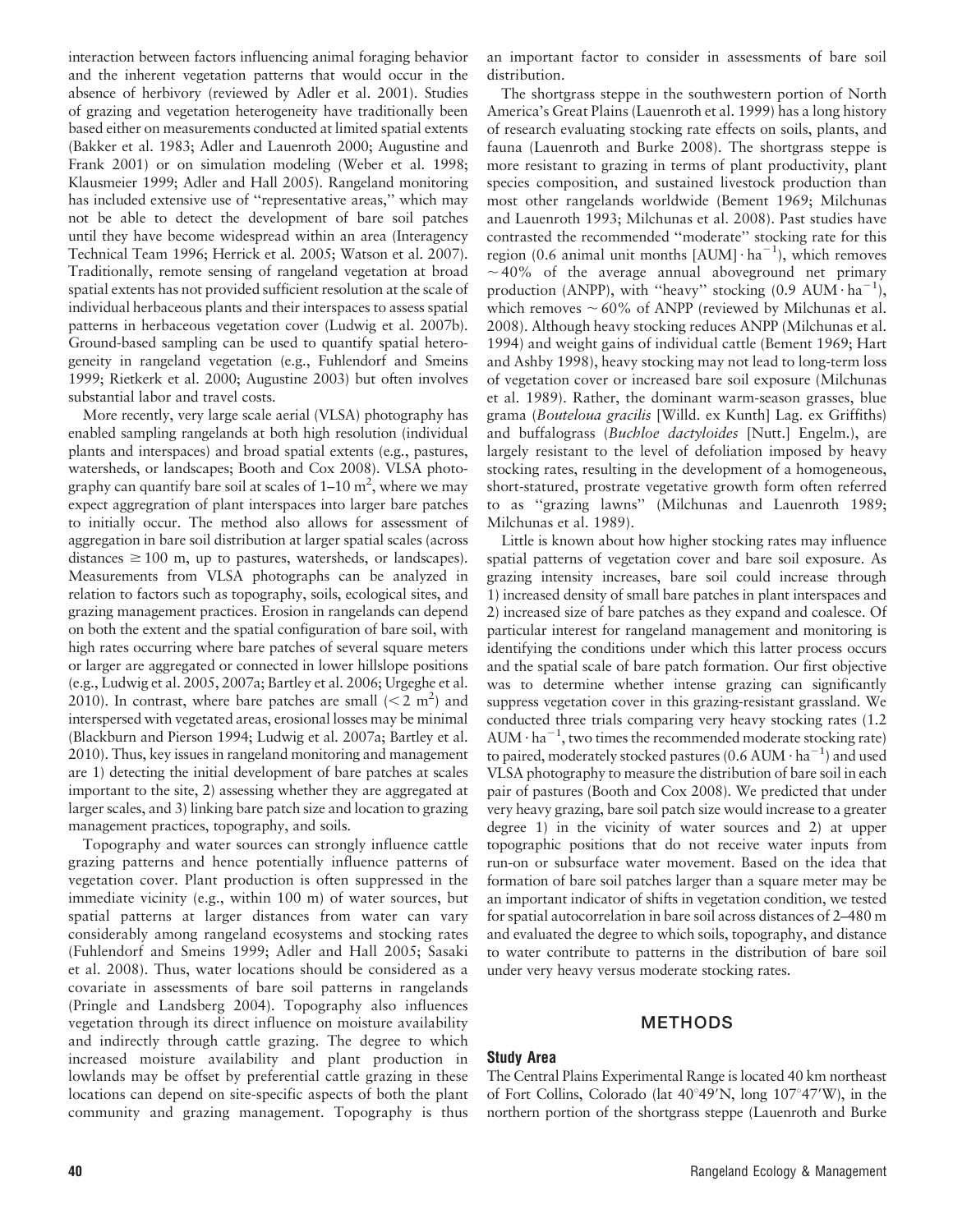2008). Long-term mean annual precipitation (1939–2009) is 342 mm, of which approximately 70% occurs between April and August. Topography is flat to gently rolling. Vegetation is dominated by the warm-season perennial shortgrasses blue grama and buffalograss, which typically make up  $>80\%$  of basal vegetation cover in both uplands and lowlands; other plants include prickly pear cactus (Opuntia polyacantha) and cool-season gramminoids (Carex eleocharis, Pascopyrum smithii, and Hesperostipa comata; Milchunas et al. 1989; Varnamkhasti et al. 1995; Lauenroth and Burke 2008). The Loamy Plains ecological site comprises the majority of the study area (US Department of Agriculture, Natural Resources Conservation Service [USDA, NRCS] 2007).

## Experimental Design and Vegetation Measurements

In 2001, we selected two pastures grazed for the 14 preceding years at a moderate stocking rate (0.6 AUM $\cdot$  ha<sup>-1</sup>). Each summer during 2001–2003, the northern square-shaped 65-ha pasture was grazed at the same moderate stocking rate, while the southern square-shaped pasture was split diagonally, with half (32.5 ha) of the pasture grazed at a very heavy stocking rate (1.2 AUM $\cdot$ ha<sup>-1</sup>) and the other half ungrazed. Grazing began in mid-May each summer and continued through mid-October. The grazing treatments encompassed a near-average precipitation year in 2001 (356 mm), a drought in 2002 (243 mm), and a near-average year in 2003 (322 mm). Cattle were removed from pastures in mid-August 2002, resulting in only a 3-mo grazing season. Actual stocking rate achieved in the very heavy treatment over the three grazing seasons was 1.0  $AUM·ha^{-1}$ . The range in elevation and slope was 20 m and 0–  $7^{\circ}$  for the very heavily grazed pasture, and 26 m and 0–9 $^{\circ}$  for the moderately grazed pasture. Vegetation cover was measured in both pastures in May 2004 (early in the growing season as vegetation growth was just beginning) using an aerial sampling method that acquired 1-mm ground sample distance (GSD) resolution, color (red, green, blue), digital images taken at approximately 100 m above ground level (AGL; for detailed description of the sampling method, see Booth and Cox 2008). The aerial sampling method was tested against ground sampling using color digital images taken at 2-m AGL and verified to produce comparable results (Booth and Cox 2008).

In 2004, we selected two additional pairs of square, 65-ha pastures with a 20-yr history of moderate stocking. One pasture in each pair was stocked at the very heavy level (1.1– 1.2 AUM $\cdot$  ha<sup>-1</sup>), while the other pasture in each pair remained at the moderate stocking level (0.6 AUM $\cdot$  ha<sup>-1</sup>). Treatments were applied for four grazing seasons (2004–2007). The previously described aerial photographic method was used to obtain 1-mm GSD resolution color digital images from these pastures in early May 2008 (early in the growing season as vegetation growth was just beginning), with approximately 100-m intervals between photographs in both north–south and east–west directions. The grazing treatments encompassed a drought in 2004 (293 mm), a wet year in 2005 (370 mm), a drought in 2006 (300 mm), and a near-average year in 2007 (350 mm). Thus, all the grazing trials experienced a drought 2 yr prior to the VLSA sampling and near-average precipitation 1 yr prior to VLSA sampling. The range in elevation and slope within pastures was 26 m and  $0-9^\circ$ .

The aerial surveys used an aircraft equipped with a navigation system based on a global positioning system (GPS) enabled with the Wide Area Augmentation System to improve the accuracy of the GPS en route, a camera triggering system, and a laser range finder for measurement of altitude. Raw images with a  $3 \times 4$  m field of view were systematically acquired using planned GPS coordinates in a sampling grid that covered the target pastures. Images were converted to TIF format and analyzed manually using SamplePoint software (Booth et al. 2006a) based on a 100-point systematic grid of pixels within each photograph. The software facilitates point sampling of digital images. Because the sample point is always a single pixel and image GSD is  $\leq 1$  mm, the analysis has a potential accuracy of 92%, including errors due to pixel mixing, which are inherent in image analysis methods (Booth et al. 2006a). Sample points were classified as green grass, green forbs, green subshrubs, standing dead vegetation, litter, cactus, dung, or bare soil.

We measured bare soil exposure as the percent of an image not covered by any type of aboveground plant mass (standing plant mass, portions of plant crowns that are aboveground, and plant litter) when viewed vertically from above the plant canopy. In shortgrass steppe, bare patches occur primarily within a background matrix of vegetation cover. We report all findings in terms of bare soil but note that vegetation cover is simply 100% minus bare soil. Our method has been validated in multiple rangeland types against a variety of ground-based methods that similarly measure the area not covered by plant mass when viewed vertically from above the canopy (Seefeldt and Booth 2006; Booth and Cox 2008). However, we note that this method is not directly comparable to measurements of bare soil at the ground surface (i.e., beneath the plant canopy), which have been reported in some studies of the shortgrass steppe (e.g., Milchunas et al. 1989; Coffin et al. 1996).

To further evaluate the distribution of bare soil within the plots, we used a software program (ImageMeasurement ver. 2.04; Booth et al. 2006b) to overlay each photograph with three 3-m transects running parallel to the 3-m edge and spaced systematically across the 4-m edge. Following line-transect methods described by Herrick et al. (2005), we measured the length of each bare soil patch (i.e., contiguous area with no plant or litter cover) that intersected  $>$  2 cm of each transect.

#### Covariates of Bare Soil

We quantified topographic variability using a topographic wetness index (TWI) derived from a 10-m resolution digital elevation model for the study area. For a given pixel at location i, TWI was calculated following Beven and Kirkby (1979) as TWI<sub>i</sub> = ln(*a*/tan<sub>β</sub>), where *a* is the contributing upslope area (CA) and  $\beta$  is the local slope at pixel *i*. TWI calculations were implemented in ArcGIS (ver. 9.3; ESRI, Redlands, CA) using LCaP version 1.0 (Theobald 2007). We used the TWI calculation option that incorporated differences between north- and south-facing aspects, where the contribution of any given cell to CA was weighted from 0 (xeric) to 1.0 (mesic) based on relative solar insolation (Theobald 2007). Within the study pastures, TWI varied from a minimum of 1.3 in uplands to a maximum of 28.4 in swales. We calculated the average TWI within a 20-m radius of the central coordinate of each aerial photograph. We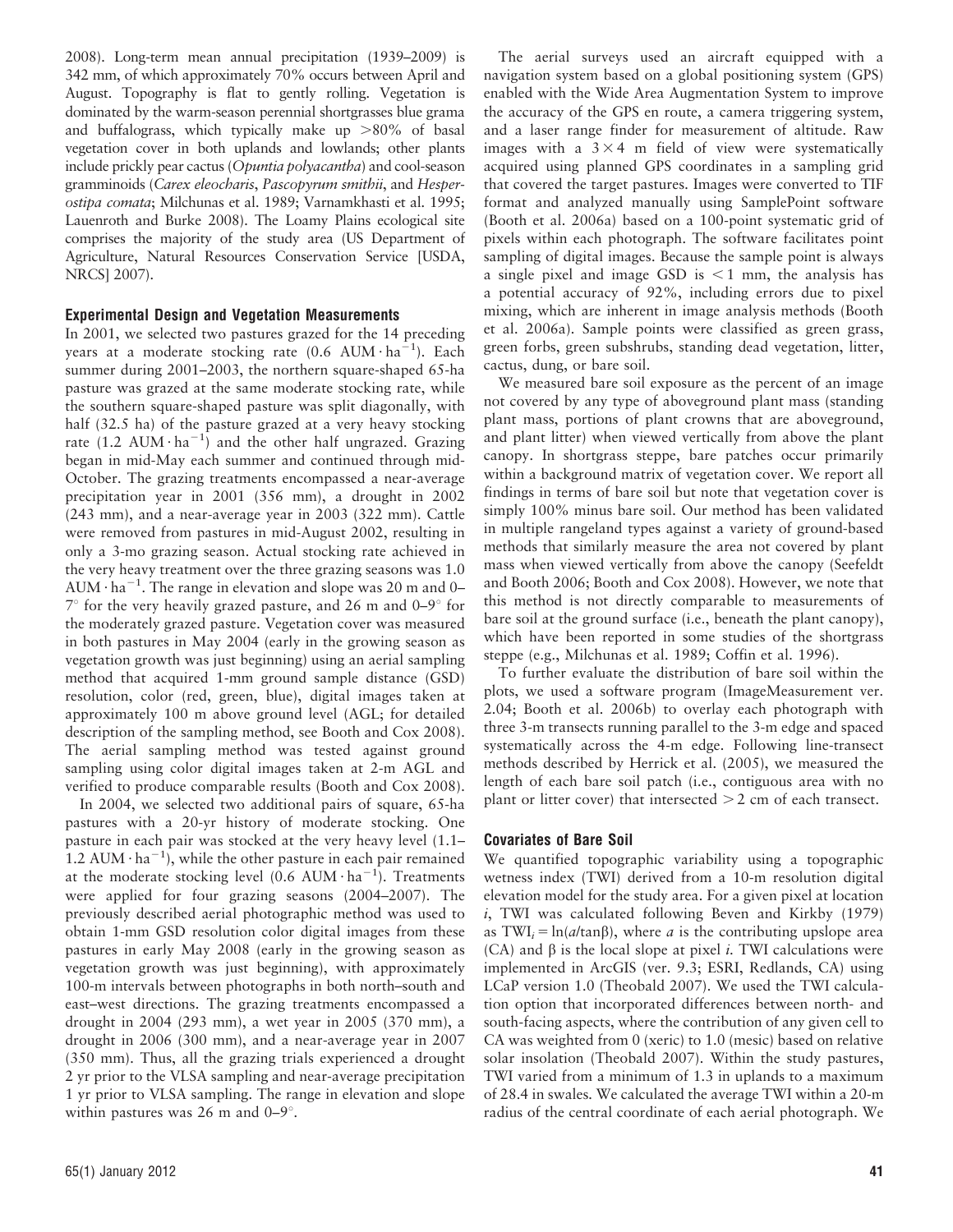also used ArcGIS to measure the distance from each photograph to the nearest water source within each pasture and to determine the ecological site in which each photograph occurred. In the pastures we studied, 60% of the photos were in the Loamy Plains ecological site (USDA, NRCS 2007). Additional ecological sites were Shaly Plains, Sandy Plains, and Gravel Breaks.

## Statistical Analyses

To evaluate whether variability among ecological sites influenced pasture-scale variability in bare soil, we compared the mean and coefficient of variation in bare soil for all plots within each pasture versus only those plots within the Loamy Plains ecological site. We used this approach because ecological site was a categorical variable assigned to each photograph, and only the Loamy Plains ecological site occurred in all the pasture pairs.

We used a mixed-model analysis of variance (ANOVA) to test for pasture-scale effects of very heavy versus moderate stocking rates and whether this effect interacted with topographic position and distance to water sources. Stocking rate was analyzed within a randomized complete block design applied at the whole-plot level, with TWI and distance to water measured at the subplot level. ANOVAs were implemented with Proc Glimmix (SAS ver. 9.2), using the Laplace approximation for maximum likelihood estimation. We examined different potential distributions and transformations for the response variable and found that using a normal distribution after logarithmic transformation normalized model residuals.

Although data were transformed to meet assumptions for the mixed-model ANOVA, we also present histograms of the frequency distribution of bare soil in each pasture pair to illustrate shifts in the distribution of the amount of bare soil in the  $12-m^2$  plots under moderate versus very heavy grazing. For each pair of pastures, we tested for a shift in the bare soil frequency distribution using a Kolmogorov–Smirnov asymptotic two-sample test.

For analyses of spatial autocorrelation in bare soil, we first divided each 12-m<sup>2</sup> ( $3 \times 4$  m) photo into two adjacent 6-m<sup>2</sup>  $(3 \times 2 \text{ m})$  plots and calculated bare soil within each 6-m<sup>2</sup> plot. We then tested for spatial autocorrelation by calculating Moran's I (Sokal and Oden 1978) for each of five distance classes (i.e., distances separating any given pair of plots within a pasture), consisting of 2 m (each pair of adjacent 6- $m^2$  plots), 60–120 m, 120–240 m, 240–360 m, and 360–480 m, and produced a correlogram by plotting Moran's I versus separation distance (Legendre and Fortin 1989) for each stocking rate. Moran's I provides an index of the strength of autocorrelation in each distance class, where values approaching 1 indicate a complete lack of spatial variation within a distance class (i.e., a homogeneous patch), values approaching  $-1$  indicate maximum dissimilarity among locations within a distance class, and values near zero indicate no departure from random variation (Sokal and Oden 1978). The smallest separation distance class was chosen because autocorrelation at this scale could indicate coalescence of smaller bare patches between plant interspaces. Larger distance classes were chosen because autocorrelation at these scales may be linked to increased bare soil exposure in certain portions of pastures

related to distance to water or particular topographic features. We calculated Moran's I and evaluated its statistical significance (i.e., whether Moran's I differs significantly from zero for a given distance class within a given pasture) using the statistical package R. For each separation distance class, we also tested whether mean Moran's I (three replicates per stocking rate) differed between moderate versus very heavy stocking. We used the Moran's I statistic and associated correlogram rather than alternative approaches. such as geostatistics. because we were interested primarily in testing hypotheses about the spatial distribution of bare soil (see Legendre and Fortin 1989; Rossi et al. 1992).

Finally, we examined spatial patterns at scales  $\leq 2$  m by quantifying 1) the maximum bare soil intercept length per plot and 2) the number of small (2–20 cm) bare soil intercepts per plot in each replicate pair of pastures. We used Kolmogorov– Smirnov tests to assess shifts in the distribution of the maximum bare soil intercept per plot. We used a Poisson log-linear generalized linear model (Agresti 1996), implemented in Proc Genmod (SAS ver. 9.2), to assess differences in counts of the number of small (2–20 cm) bare soil intercepts per plot in each pair of pastures.

## RESULTS

Bare soil exposure following 3–4 yr of very heavy grazing averaged 22.5% of a given VLSA image, which was significantly greater than mean bare soil exposure under moderate grazing  $(13.5\%; P = 0.053;$  Table 1). When TWI and distance to water were included in the analysis, we found no interaction between the influence of TWI and distance to water on bare soil (TWI  $\times$  distance to water  $\times$  stocking rate interaction;  $P = 0.82$ ), but we did detect significant two-way interactions between TWI and stocking rate  $(P = 0.014)$  and between distance to water and stocking rate ( $P = 0.029$ ). The model including these two way interactions was

log(bare soil + 1) = 
$$
1.2354 + (0.1834 \times SR)
$$
  
+  $[0.0056 - (0.0362 \times SR)] \times TWI$   
+  $[-0.0001 - (0.0003 \times SR)]$   
× distance to water

where  $SR = 1$  for moderate stocking and 0 for very heavy stocking and distance to water is in meters. These interactions demonstrated that bare soil was negatively correlated with both TWI and distance to water at moderate stocking rates but not at very heavy stocking rates. The relationship with TWI under moderate grazing predicted that bare soil exposure would decline by 13.3% as TWI increased from a minimum of 1.3 on ridges to a maximum of 28.4 in swales. Similarly, the relationship with distance to water under moderate grazing predicted that mean bare soil would decline by 4.5% as distance to water increased from 100 to 1 000 m.

We examined several metrics of variability in bare soil within pastures. First, for each of the six pastures, the mean and coefficient of variation in bare soil was similar for all plots as compared to only Loamy Plains plots (Table 1), indicating that variation in bare soil was not influenced by ecological site.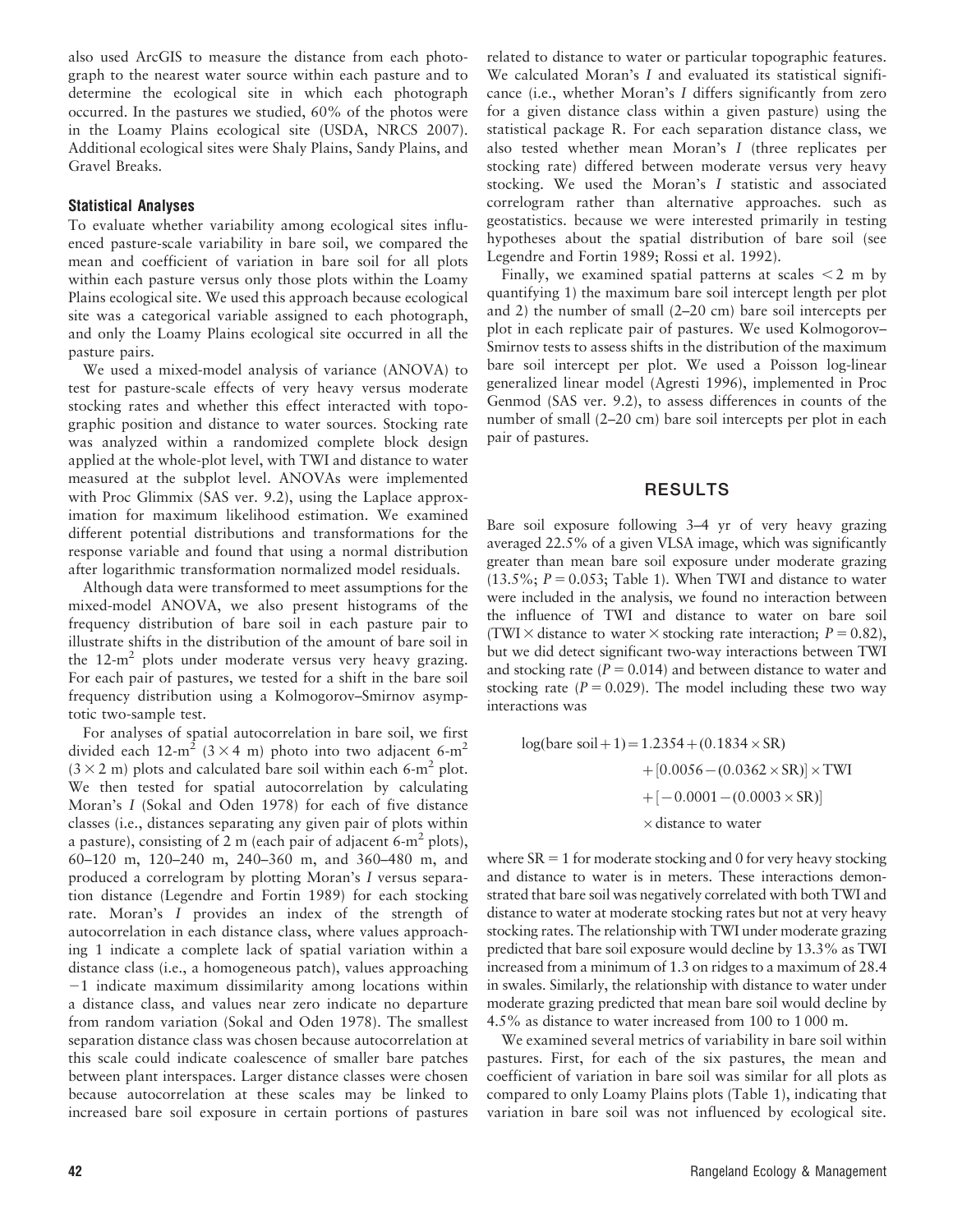Table 1. Mean percent bare soil in each study pasture (variance, coefficient of variation, and number of very large scale aerial [VLSA] photos per pasture in parentheses) and the mean percent bare soil for areas within each pasture on the Loamy Plains ecological site (variance, coefficient of variation, and number of VLSA photos on the Loamy Plains ecological site per pasture in parentheses) for two stocking rates at the Central Plains Experimental Range in northeastern Colorado.

|             | Whole pasture           |                          | Loamy Plains ecological site only |                          |
|-------------|-------------------------|--------------------------|-----------------------------------|--------------------------|
|             | Moderate stocking rate  | Very heavy stocking rate | Moderate stocking rate            | Very heavy stocking rate |
| Replicate 1 | 17.6 (154.5, 0.71, 87)  | 22.5 (103.5, 0.45, 49)   | 15.1 (73.9, 0.57, 55)             | 22.8 (102.4, 0.44, 46)   |
| Replicate 2 | 12.3 (131.3, 0.93, 64)  | 27.6 (244.7, 0.57, 62)   | 14.3 (237.6, 1.08, 21)            | 27.8 (230.3, 0.55, 27)   |
| Replicate 3 | $10.6$ (42.6, 0.62, 57) | 17.3 (53.3, 0.42, 64)    | 11.5 (46.7, 0.59, 39)             | 16.3 (45.3, 0.41, 43)    |
| Mean        | 13.5 (109.5, 0.75)      | 22.5 (133.8, 0.48)       | 13.6 (119.4, 0.75)                | 22.3 (126.0, 0.47)       |

Second, the coefficient of variation in bare soil among plots was significantly lower under very heavy grazing (0.48) compared to moderate grazing (Table 1; 0.75; paired  $t = 5.47$ , df = 2,  $P = 0.032$ ). This is reflected in differences between treatments in the frequency of plots with low  $(< 10\%$ ) and high ( $> 30\%$ ) amounts of bare soil (Fig. 1). Under moderate grazing, high coefficients of variation were associated with 44% of plots having low (0–10%) bare soil, while 5% of plots contained high ( $>$  30%) bare soil. Under very heavy grazing, only 7% of plots had low (0–10%) bare soil, and 23% of plots had high  $(>30\%)$  bare soil (Fig. 1). In other words, under very heavy grazing, the frequency of plots with low bare soil declined by 37%, while the frequency of plots with high bare soil increased to a lesser degree (by 18%) compared to the moderately grazed



pastures. Differences in bare soil frequency distribution between moderate versus very heavy grazing were significant based on Kolmogorov–Smirnov tests for each of the 3 blocks (block 1, Fig. 1A:  $KSa = 1.512$ ,  $P = 0.021$ ; block 2, Fig 1B:  $\text{KSa} = 3.295, \quad P < 0.001; \text{ block } 3, \text{ Fig 1C: } \text{KSa} = 2.482, \quad P <$ 0.0001). Thus, the shift in the frequency distribution of bare soil within 12-m<sup>2</sup> plots was consistent across all three replicates.

Bare soil exhibited significant, positive spatial autocorrelation at the 2-m separation distance in all pastures ( $P < 0.005$ ) for all six within-pasture autocorrelation tests). Most notably, the magnitude of spatial autocorrection (mean Moran's I) was similar under moderate versus very heavy grazing treatments (Fig. 2; 0.58 vs. 0.48; paired  $t = 0.80$ , df = 2, P = 0.51 for test of grazing treatment effect on spatial autocorrelation at 2-m separation distance). At larger separation distances, the magnitude of spatial autocorrelation declined, and the rate of decline differed between the grazing treatments. Under moderate grazing at separation distances of 60–120 m, Moran's I indicated significant positive spatial autocorrelation in two of the three pastures  $(I > 0.15$ ; test for significance of autocorrelation:  $P < 0.0001$ ) and marginally significant positive autocorrelation  $(I = 0.07$ , test for significance of autocorrelation:  $P = 0.09$ ) in the third pasture. In contrast, none of the pastures with very heavy grazing exhibited significant spatial



Figure 1. Histograms of the proportion of plots with different levels of bare soil cover for three pairs of pastures at the Central Plains Experimental Range in northeastern Colorado with moderate (0.6 animal unit months [AUM] $\cdot$  ha<sup>-1</sup>) versus very heavy (1.2 AUM $\cdot$  ha<sup>-1</sup>) stocking rate.

Figure 2. Mean semivariance in bare soil as a function of distance separating the plots based on three pastures with moderate stocking rates and three pastures with very heavy stocking rates at the Central Plains Experimental Range in northeastern Colorado. Error bars show 1 standard error based on variation among the three pastures within each stocking rate treatment.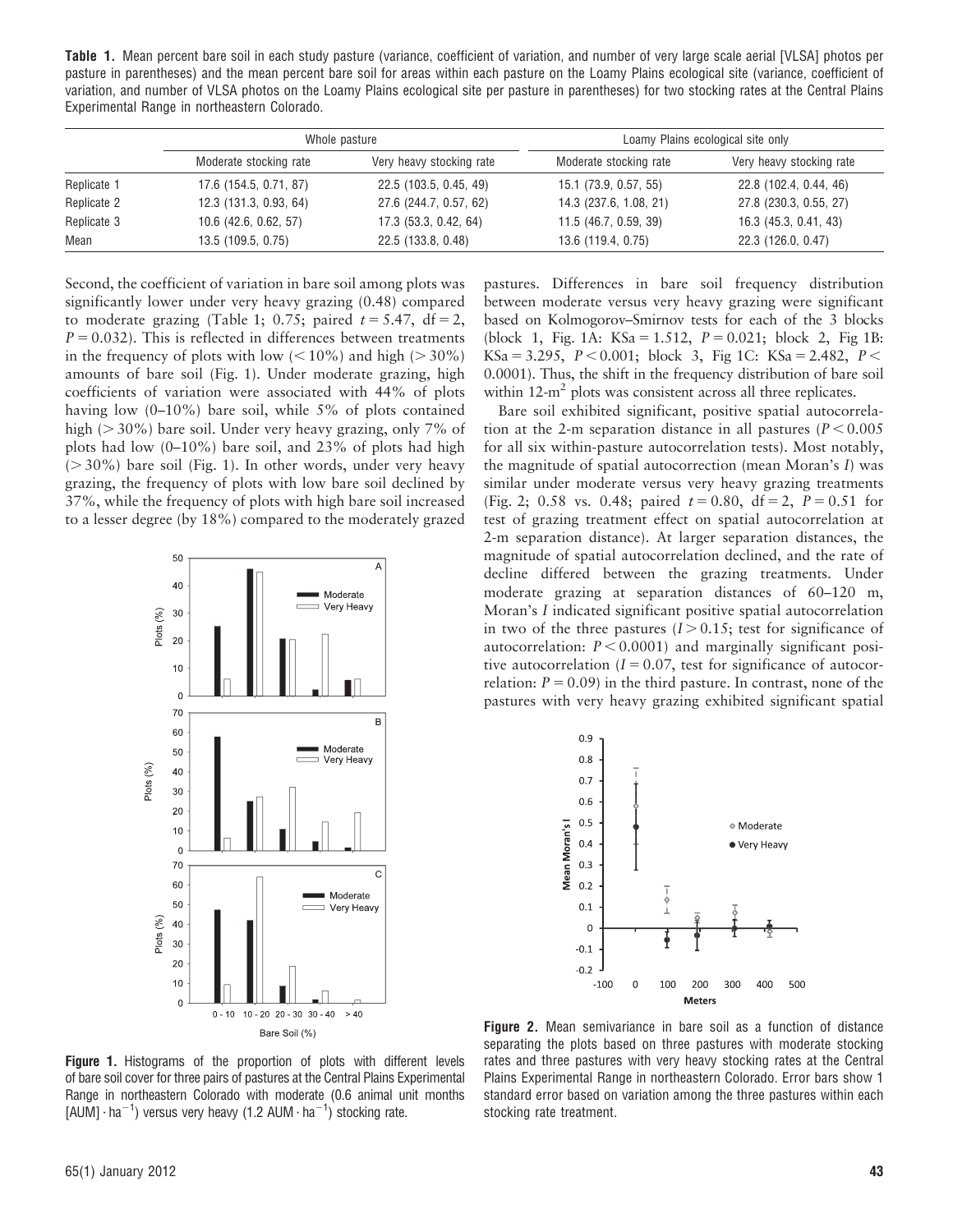

Figure 3. The relative distribution of very large scale aerial photographs with maximum bare soil intercepts in each of six length classes for three pairs of pastures at the Central Plains Experimental Range in northeastern Colorado. Pastures depicted in panels A–C correspond to the grazing replicates 1–3 in Table 1 and Figure 4.

autocorrelation at the 60–120-m separation distance (tests for significance of autocorrelation:  $P > 0.10$ ). Across all three grazing trials, this represents a significant decline in spatial autocorrelation under very heavy stocking compared to moderate grazing at the 60–120-m separation distance (Fig. 2; paired  $t = 3.74$ , df = 2, P = 0.064). At all larger separation distances (120–480 m), we found no significant spatial autocorrelation in bare soil under either stocking rate (Fig. 2). These patterns indicate that most variation in bare soil occurs at small spatial scales ( $<$  2 m<sup>2</sup>) and that patchiness detected at scales of 60– 120 m in moderately grazed pastures was absent under very heavy grazing.

Because mean bare soil increased under very heavy grazing with no change in the patchiness of bare soil (spatial autocorrelation) at the 2-m separation distance, we further evaluated changes in the distribution of bare soil at scales of 0.02–2 m. Very heavy grazing did not consistently influence the maximum length of bare intercepts measured within plots across the three replicate grazing trials. For the first pasture pair, the distribution of maximum bare intercept lengths was similar for both moderate and very heavy grazing (Fig. 3A, KSa = 0.6318, D = 0.1133,  $P = 0.82$ ), and increased bare soil under very heavy grazing was associated mainly with increased density of small (2–20 cm) bare intercepts (Fig 4, replicate 1; 7.3 vs. 8.8 intercepts/plot for moderate vs. very heavy grazing; Wald  $\chi^2 = 7.94$ ,  $P = 0.0048$ ). For the second pasture pair, maximum bare intercept length increased in the 40–



Figure 4. Differences in the density of small (2–20 cm) bare soil intercepts in  $3 \times 4$  m very large scale aerial photographs (mean  $\pm$  1 SE) from each of three pairs of pastures at the Central Plains Experimental Range in northeastern Colorado. These three pairs correspond to panels A–C in Figures 1 and 3.

60-cm and the  $> 100$ -cm size classes under very heavy grazing (Fig. 3B, KSa = 1.3831, D = 0.2464, P = 0.044), but the density of small (2–20 cm) bare intercepts did not differ (Fig. 4, replicate 2; 9.4 vs. 10.1 intercepts/plot for moderate vs. very heavy grazing; Wald  $\chi^2$  = 1.83, P = 0.18). For the third pasture pair, we found both increased in frequency of plots with maximum bare intercepts of 20–40 cm under very heavy grazing (Fig. 3C;  $KSa = 1.4028$ ,  $D = 0.2566$ ,  $P = 0.039$ ) and increased density of small (2–20 cm) bare intercepts for very heavy compared to moderate grazing (Fig. 4, replicate 3; 9.7 vs. 13.4 intercepts/plot; Wald  $\chi^2$  = 34.53, P < 0.0001). Thus, increased bare soil under very heavy stocking was associated with different fine-scale  $(< 2 m)$  spatial patterns in each of the three replicate trials, and we found no consistent stocking rate effect on either the frequency distribution of maximum bare soil intercept lengths or the density of small bare soil intercepts.

# **DISCUSSION**

Past studies showed that grazing at levels removing 40–60% of ANPP in shortgrass steppe did not significantly increase bare soil exposure (Milchunas et al. 2008). We found that increasing grazing intensity to stocking rates that remove 70–80% of annual ANPP over 3–4 consecutive years increased bare soil and altered spatial patterns of vegetation cover. At the same time, the magnitude and direction of these changes still reinforce previous conclusions concerning the high grazing resistance of shortgrass steppe. First, the mean increase in bare soil across all three pasture pairs was 9% under very heavy versus moderate grazing, with only a 4.9% increase for the pair receiving 3 yr of treatment and a 6.7–14.3% increase for the pairs receiving 4 yr of treatment. Second, very heavy stocking did not increase patchiness in bare soil at scales of 2–480 m. Rather, very heavy grazing significantly decreased spatial heterogeneity in bare soil (coefficient of variation; Table 1) by reducing the proportion of the pasture with low (0–10%) bare soil and removing patchiness at separation distances of 60–120 m (Fig. 3).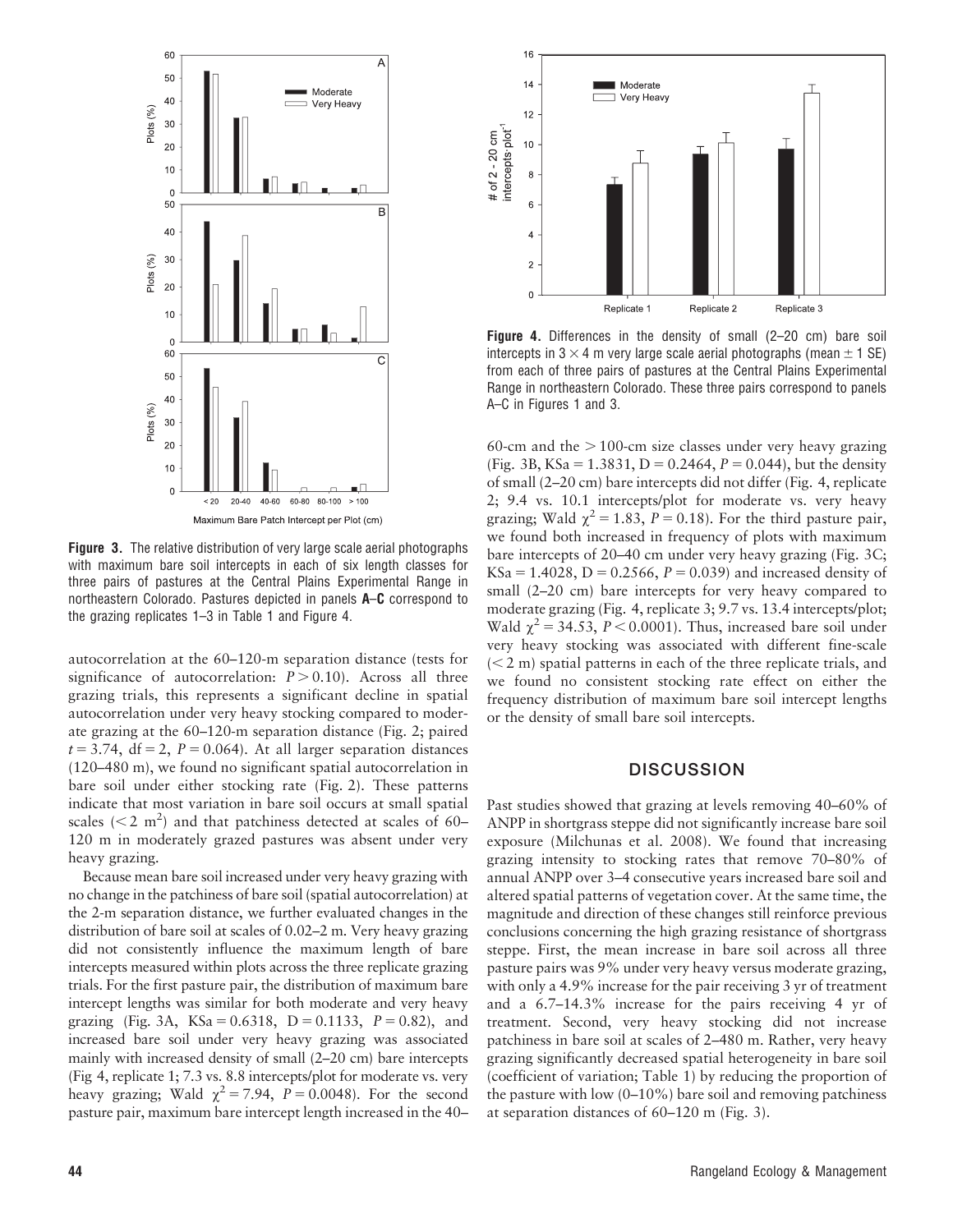We did find that under very heavy grazing, bare soil increased to a greater degree in swales (i.e., as indexed by plots with high TWI) compared with uplands and increased to a greater degree at locations distant from versus close to water sources. These findings are contrary to our predictions that increased stocking rates would simply increase bare soil in locations where it is greatest under moderate grazing (i.e., near cattle water tanks and in upper topographic positions where plant growth is more water limited) and suggest that cattle may have changed foraging patterns with very heavy stocking. First, the findings suggest that cattle spent more time grazing farther from water under very heavy stocking. However, the pattern with distance to water was weak, which was potentially a result of the small pasture size, where cattle could move from water to the most distant portion of the pasture in any given bout of grazing (Adler and Hall 2005).

Under moderate stocking, our finding that increased TWI was not associated with increased bare soil exposure may be explained by simultaneous increases in plant productivity and grazing intensity with increasing TWI (Milchunas et al. 1989; Varnamkhasti et al. 1995). However, our finding of increased bare soil with greater TWI under the very heavy stocking rate suggests that cattle increased grazing pressure in swales to a greater extent than on uplands with the increased stocking rate. Although this did not lead to the development of large bare soil patches in swales, we note that such a disproportionate increase in lowland grazing intensity can lead to the loss of cool-season perennial grasses often found in swales (Milchunas et al. 2008).

Our findings indicate that although very heavy grazing over 3–4 yr results in a modest increase in the mean amount of bare soil within pastures, this increase was rarely associated with the development of bare soil intercepts larger than 60 cm. Rather, increases in bare soil occurred primarily at the scale of individual plant clusters both through an increase in the density of small bare patches (2–20-cm intercepts) and through an increase in the frequency of plots with a maximum bare patch intercept of 20–60 cm. In only one of the three grazing trials did the frequency of plots with patches  $>1$  m increase notably (12.9% of plots under very heavy grazing vs. 1.6% under moderate grazing). Even here, plots with high bare soil were not aggregated at larger spatial scales (Fig. 2).

We suggest that our approach to quantifying patterns in the distribution of bare soil has significant implications for the hydrology of semiarid rangelands. Where intense grazing increases the size and connectivity of bare patches at scales larger than plant interspaces, we may expect increasing water loss and soil erosion through runoff, with potential feedbacks that accelerate rangeland degradation (e.g., Rietkerk and van de Koppel 1997; Ludwig et al. 2007a). In contrast, where heavy grazing does not increase patchiness at scales of 2–480 m, as we found for the shortgrass steppe, the increase in bare soil at the scale of individual plants and plant clusters may affect primarily evaporative water losses (Lauenroth and Bradford 2006). The magnitude of this effect may depend on soil texture and how plant rooting depth, biomass, and architecture respond to grazing (Reeder et al. 2004; Derner et al. 2006; Lauenroth and Bradford 2006). Future studies are needed to develop quantitative relationships between the size of bare soil patches and soil organic matter storage, root biomass and distribution, and rangeland ecohydrology.

## MANAGEMENT IMPLICATIONS

Bare soil is an important ecological indicator that 1) has a direct relationship to system dynamics and erosion risk (above discussion; Blackburn and Pierson 1994; Ludwig et al. 2007a), 2) has known value for assessing changes in land management and watershed function (Branson et al. 1972; Rostagno 1989), and 3) can be an important measure of habitat suitability for some grassland bird species (Derner et al. 2009). Our novel approach to rangeland monitoring combines 1) measurement of bare soil at spatial scales of individual plants and plant interspaces, 2) rapid collection of such measurements across broad spatial extents (pastures and landscapes), 3) application of spatial statistics to assess patterns in the distribution of bare soil across scales from individual plants to pastures, and 4) integration of these measurements with covariates (topography, water source locations, and ecological sites) that potentially interact with grazing effects on vegetation cover patterns. In the case of the shortgrass steppe, strong spatial autocorrelation in bare soil was detected only at the scale of square meters, and the magnitude of autocorrelation did not increase under very heavy grazing across separation distances of 2–480 m. Our finding of a modest increase in frequency of plots with bare soil intercepts of 0.4–2 m in only one of three trials indicates a high level of grazing resistance in this rangeland ecosystem. This latter observation of increasing frequency of bare patches on the order of 0.4–2-m diameter may be an important early indicator of pastures and locations that warrant additional management attention.

# ACKNOWLEDGMENTS

We thank Carmen Kennedy and Tyler Odell for analyzing the aerial photographs using SamplePoint, and Carmen Kennedy for analyzing photographs using ImageMeasurement. We thank Crow Valley Livestock Cooperative for providing cattle used in the study and Mary Ashby and Jeff Thomas for animal care and maintaining appropriate stocking rates. We thank Brandon Bestelmeyer, William Lauenroth, Anna Urgeghe, Alexander Smart, and two anonymous reviewers for thoughtful reviews that improved the manuscript.

# LITERATURE CITED

- ADLER, P., AND S. HALL. 2005. The development of forage production and utilization gradients around livestock watering points. Landscape Ecology 20:319–333.
- ADLER, P., AND W. LAUENROTH. 2000. Livestock exclusion increases the spatial heterogeneity of vegetation in Colorado shortgrass steppe. Applied Vegetation Science 3:213–222.
- ADLER, P., D. RAFF, AND W. LAUENROTH. 2001. The effect of grazing on the spatial heterogeneity of vegetation. Oecologia 128:465–479.
- AUGUSTINE, D. J. 2003. Spatial heterogeneity in the herbaceous layer of a semi-arid savanna ecosystem. Plant Ecology 167:319-332.
- AUGUSTINE, D. J., AND D. A. FRANK. 2001. Effects of migratory grazers on spatial heterogeneity of soil nitrogen properties in a grassland ecosystem. Ecology 82:3149–3162.
- BAKKER, J. P., J. DE LEEUW, AND S. E. VAN WIEREN. 1983. Micro-patterns in grassland vegetation created and sustained by sheep-grazing. Vegetatio 55:153–161.
- BARTLEY, R., C. H. ROTH, J. LUDWIG, D. MCJANNET, A. LIEDLOFF, J. CORFIELD, A. HAWDON, AND B. ABBOTT. 2006. Runoff and erosion from Australia's tropical semi-arid rangelands: influence of ground cover for differing space and time scales. Hydrological Processes 20:3317–3333.